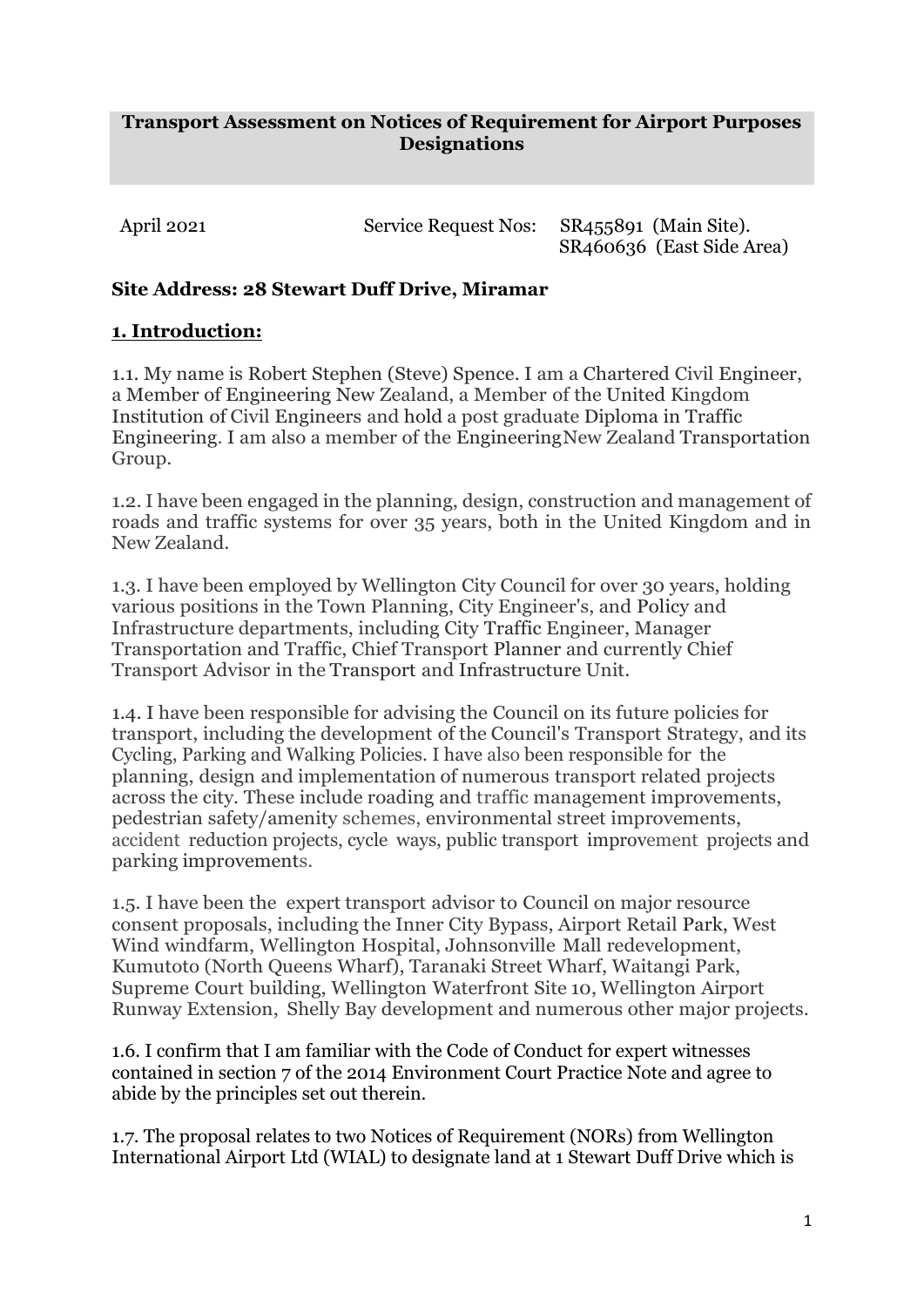primarily part of the existing Miramar golf course, and land at 28 Stewart Duff Drive which is the existing Airport site, for Airport Purposes.

1.8. The first of the two NORs – for the Main Airport Site - was released 4 December 2019 and includes a range of activities proposed to be enabled by the designation. These include a range of physical infrastructure and a number of Airport related operational activities. Included in the NOR is a suite of proposed conditions designed to manage any actual or potential effects on the surrounding environment.

1.9. The second NOR - for the East Side Area Site – was released 25 February 2020 and relates to land located to the east of the Airport and comprises both existing Airport land and Miramar Golf Club land which has been acquired by WIAL. The NOR includes a range of activities proposed to be enabled, subject where appropriate to certain conditions. As for the first NOR, these activities include physical infrastructure and operational activities.

1.10. It is intended that both NORs are considered by the Independent Hearing Panel at a hearing set down for 19 to 21 May 20121

### **2. Assessment:**

2.1. My report comments on the Vehicular Traffic and Transportation effects as included in the two NOR documents separately and also the subsequent information provided by WIAL following requests for further information under S.92 of the Resource Management Act.

2.2. In each case in my assessment, I have indicated where I consider the WIAL approach is appropriate or I suggest an alternative approach. These take the form of either suggested conditions or advice notes

2.3. I have also considered the submissions which were received and note those which raise transportation concerns. I have suggested how I think these concerns could be addressed either by conditions or advice notes.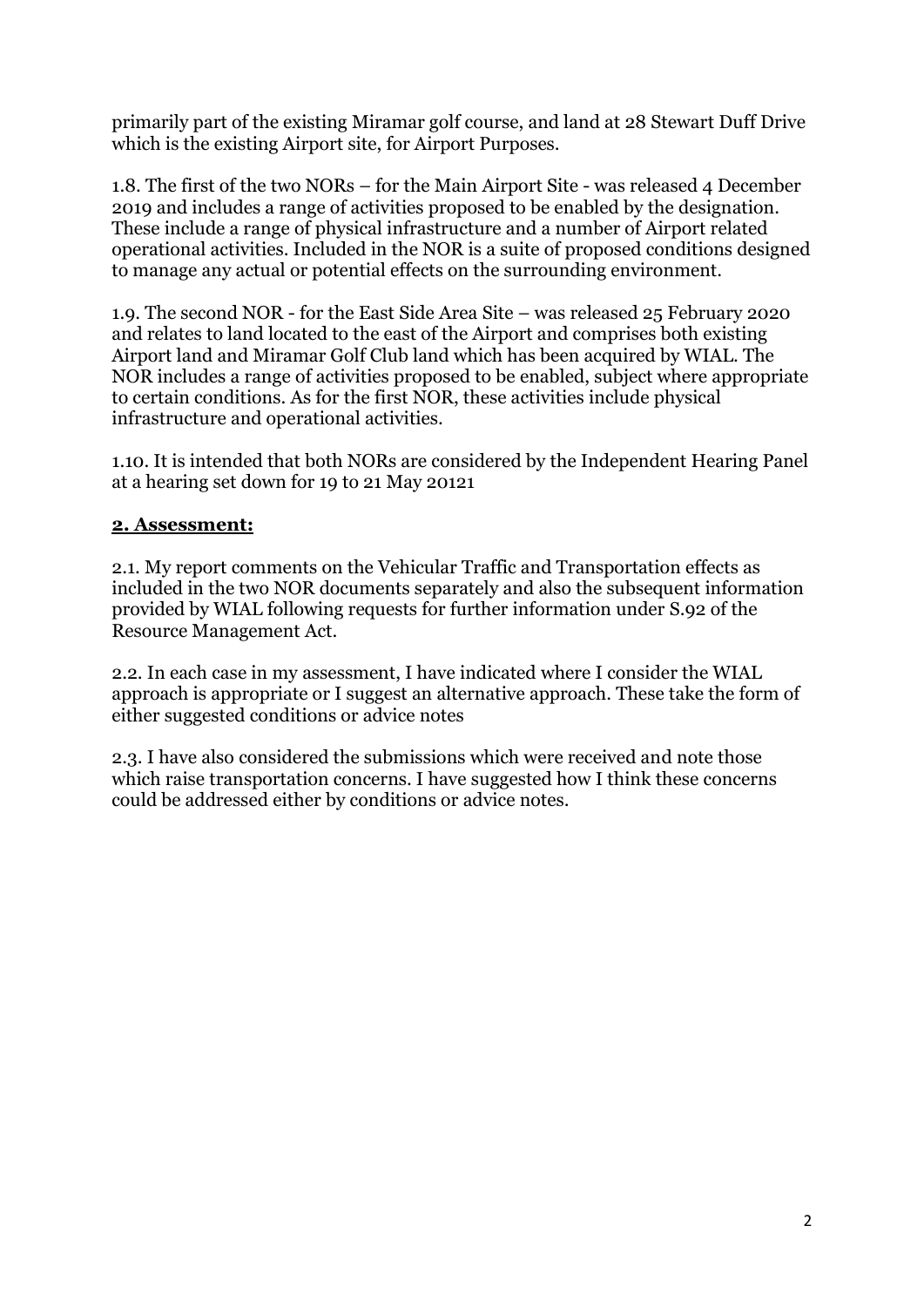## **3. Main Site NOR;**

3.1. Section 5.4 of the NOR deals with Vehicular Traffic and Transportation Effects under two separate sub-sections; 5.4.1. Car Parking and 5.4.2. Wider Transportation Network as follows:

### NOR Sub Section 5.4.1.- Car Parking:

3.2. The NOR explains the WIAL approach to providing parking at the Airport. It comments that this is a highly specialised planning task and that WIAL seeks to proactively manage this to ensure an efficient and effective parking supply. They do not propose minimum parking requirements and instead propose car parking will be assessed and developed as part of their ongoing strategic review alongside planning for and accommodating other transport modes.

3.3. A request for further information was made by the Council in January 2020. This asked for further details about how parking efficiency and effectiveness will be measured and the responses if significantly adverse effects are apparent.

3.4. Additionally WIAL was asked to provide an assessment of the nature and effects of kerbside parking demand outside of the designation area generated by Airport workers; members of the flying public unwilling to pay for parking at the Airport; and rental car operations which do not provide off street parking.

3.5. WIAL was asked to comment on and provide wording for, a potential designation condition aimed at managing the effects referred to. They were also asked to provide a traffic/parking effects assessment if the intention is to allow retail and commercial activities outside the Terminal Area.

3.6. WIAL's response to the above S 92 request (section 8) was to provide greater detail on the process for assessing the type and quantity of parking within the Airport. They did however and as requested, agree to a condition to submit an annual car parking demand and supply report (see proposed condition 18) which would include a description of traffic management and car parking within the Airport and an overview of any planned changes or improvements. They confirmed that retail activities would be confined to within the Terminal area.

3.7. WIAL stated that both passenger and staff car parking is and will be appropriately provided for as part of the proposed designation. However, they have no ability to control passengers who opt not to park within the provided WIAL facilities, nor does WIAL have any ability to control rental car operations located off the Airport site that do not provide off-street car parking. In these circumstances, WIAL considered that a further assessment is unnecessary.

### Discussion:

3.8. I consider WIAL's explanation of their parking rationale is logical and comprehensive. Their proposed Condition 18 will provide useful information on an annual basis for parking demand and supply within the Airport precinct.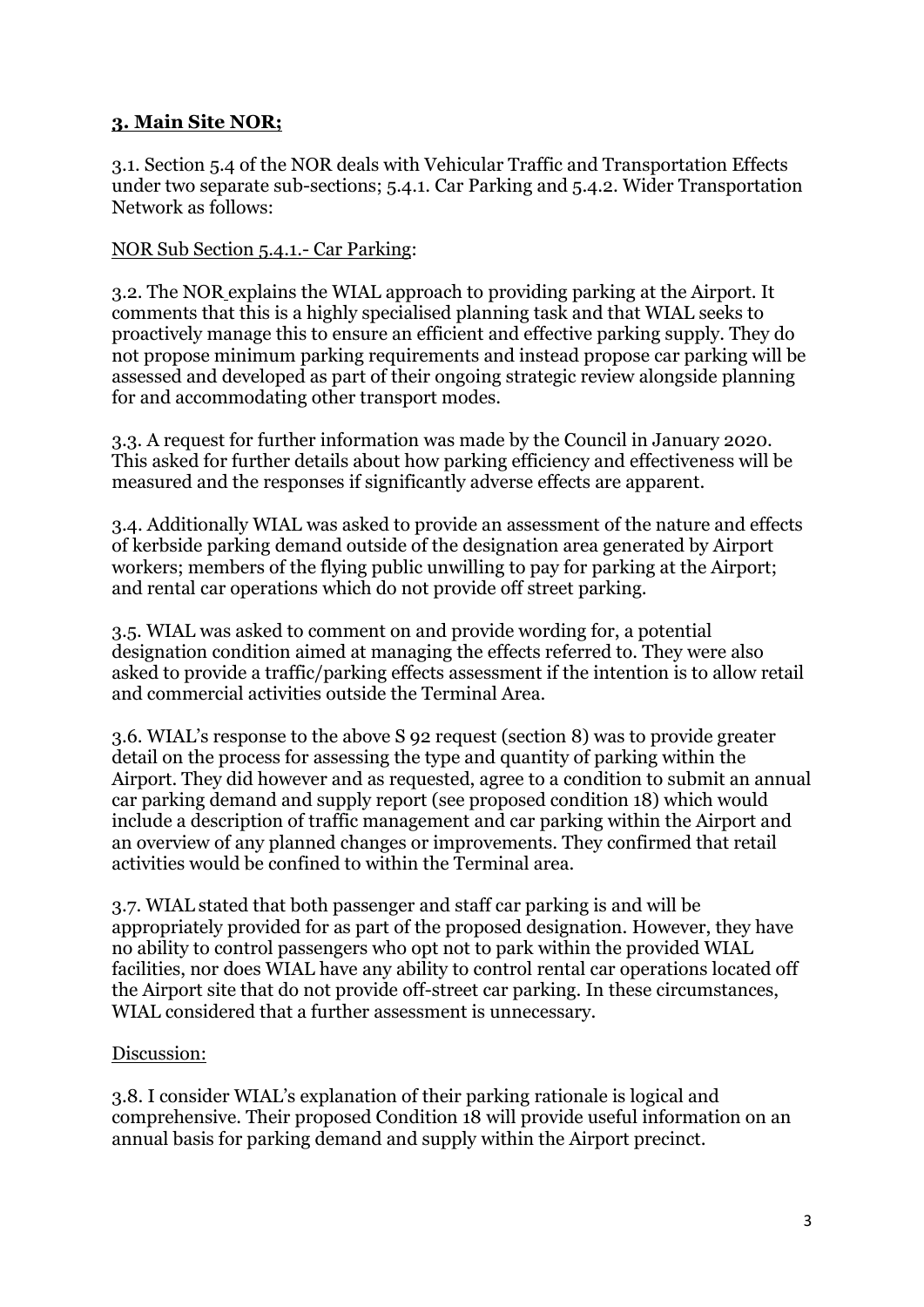3.9. On the matter of the effect of Airport activity on the suburban streets and residential areas closest to the Airport, there has been parking pressure on local streets which has intensified as the Airport activity has grown. This pressure has resulted from significant numbers of Airport customers unwilling to pay for parking at the Airport, and rental car operations serving the airport but operating in the adjacent suburbs and not providing off street parking. Additionally, some Airport workers who would otherwise have to pay to park at the Airport, park at no cost in residential streets in particular in Miramar south.

3.10. It is fair to say that the Airport is not the only generator of on-street parking external to the Airport precinct, as other local businesses including the film industry also generate demand from workers and customers. However, the Airport is nonetheless a significant cause of parking demand outside its boundaries.

3.11. This pressure resulted in the Council in August 2017 introducing 24 hour time limited parking in a number of local streets in Miramar south close to the Airport so as to take the pressure off these streets and provide some relief for residents, local businesses and visitors. The scheme is the only one of its kind in Wellington and is an ongoing cost to ratepayers.

3.12. In summary it is undeniable that the Airport does place significant parking pressure in the nearby suburbs and this may be likely to increase rather than decrease as Airport activity expands.

3.13. I recommend therefore that WIAL be requested to work with the Council to explore a joint approach to managing the effects of this external parking demand in the future. This could be via a condition along the following lines:

*That WIAL agrees to work constructively with the Wellington City Council to develop a joint approach to managing the effects of external Airport-related parking and to seek an acceptable balance between the Airport's commercial requirements and the needs of the local community.*

NOR Sub Section 5.4.2.- Wider Transportation Network:

3.14. The NOR describes the Airport as being well connected to the state highway to the north and Moa Point Road to the south. It notes that it has reviewed its road traffic generation in the light of the Let's Get Wellington Moving (LGWM) initiative and the current issues with Wellington's transport network. It has provided its forecast passenger numbers to LGWM in anticipation that its growth would be provided for as part of an integrated transport solution.

3.15. It notes that the proposed transport works provide for improved travel reliability and efficiency through an integrated, multimodal solution for the link between City and Airport and WIAL's view is that solutions need to span a range of different modes and be adaptable over time. WIAL notes that it will need to remain an active participant and assist with the implementation of the various proposed measures and they are committed to the process.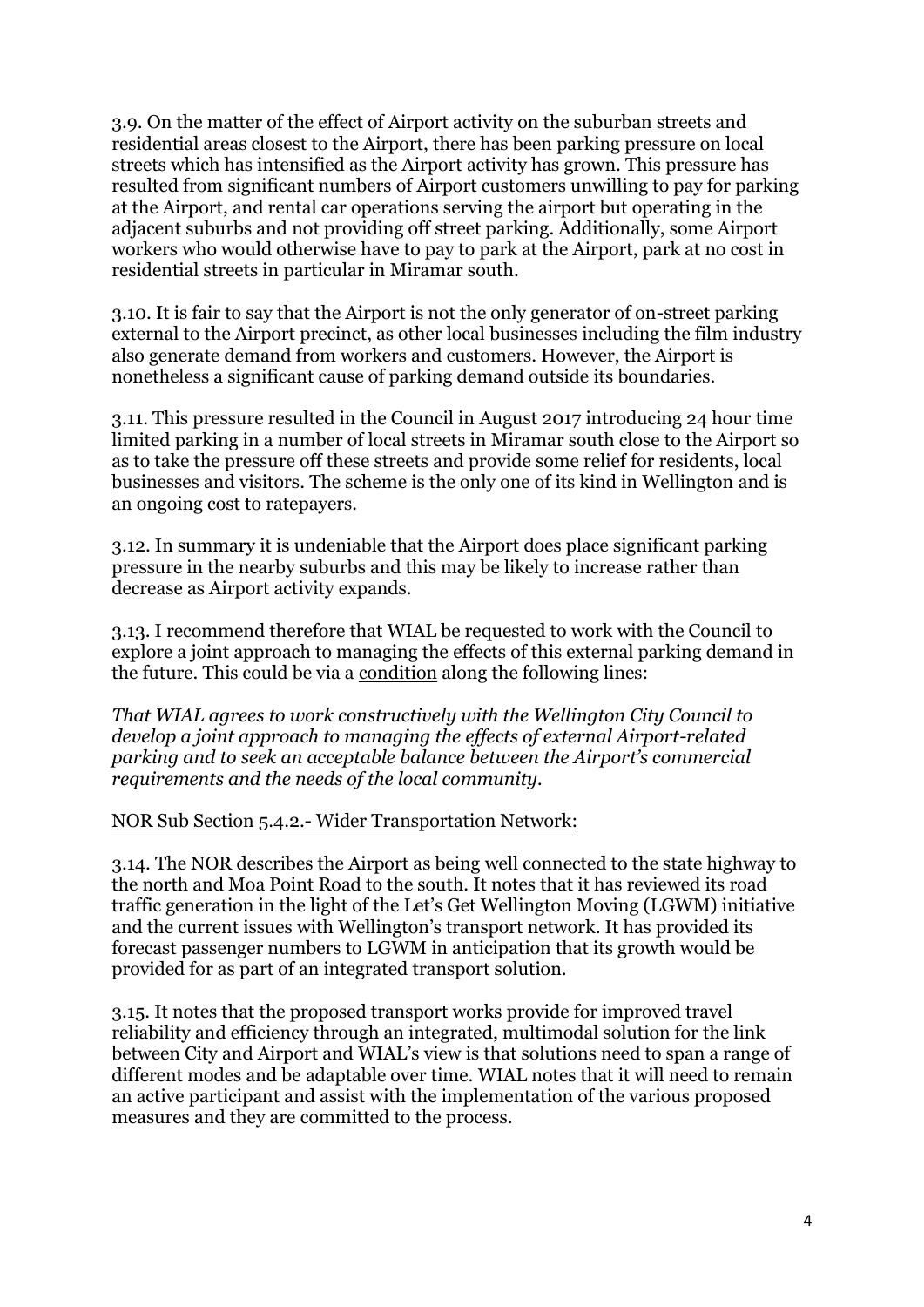3.16. WIAL acknowledges that in the longer term (+20 years) additional infrastructure may be required to account for anticipated passenger growth and they expect to remain actively involved so that work programmes match these demands.

3.17. A request for further information was made by the Council in January 2020. This asked for information on the continued provision of an access road between Moa Point and Miramar and how this will be facilitated. Also, WIAL was asked to comment on and provide wording for a potential designation condition to maintain at least the current levels of legibility and lack of financial penalty for persons using the connector route.

3.18. WIAL's response to this further information request (section 10) confirmed that this NOR does not seek any changes to the existing road layout and that any proposed road changes will be addressed as part of an NOR for that land

3.19. WIAL does not intend to propose a condition that provides for continued road access through the Airport. It does not consider the reference to a lack of financial penalty has any RMA foundation or that there is a necessity for the Airport to maintain the current legibility given the road is privately owned. They note that they will endeavour to maintain access to the greatest extent possible but cannot guarantee that or at all times given other statutory obligations.

3.20. Additionally, following the Council's further information request for the East Side NOR, WIAL has referred to their Airport Bylaws and the powers available to them to restrict traffic using the Airport roads.

#### Discussion:

3.21. The need for WIAL to work closely with the LGWM project is undeniably important if the transport effects of the planned future growth of the Airport are to be managed in a way which is acceptable to the affected stakeholders and communities of interest.

3.22. Recent delays to the LGWM programme and uncertainty over the nature and composition of the various transport initiatives which comprise the programme should be seen as a concern.

3.23. Additionally, the increasing emphasis at both local and national level on the need to address greenhouse gas emissions can be expected to play a greater role in determining future transport policy and projects with consequent impacts on Airport-related transport.

3.24. The coincidence of the above issues highlights the need for a joined-up approach between WIAL and LGWM, and the importance of an effective relationship between the two organisations if unacceptable transport outcomes are to be avoided.

3.25. On the more localised matter of future public access through the airport between Miramar and Moa Point and vice versa, it is accepted that the road through the Airport area is not a public road, is owned by the Airport, and that their Bylaws provide wide legal authority to restrict use of the roads.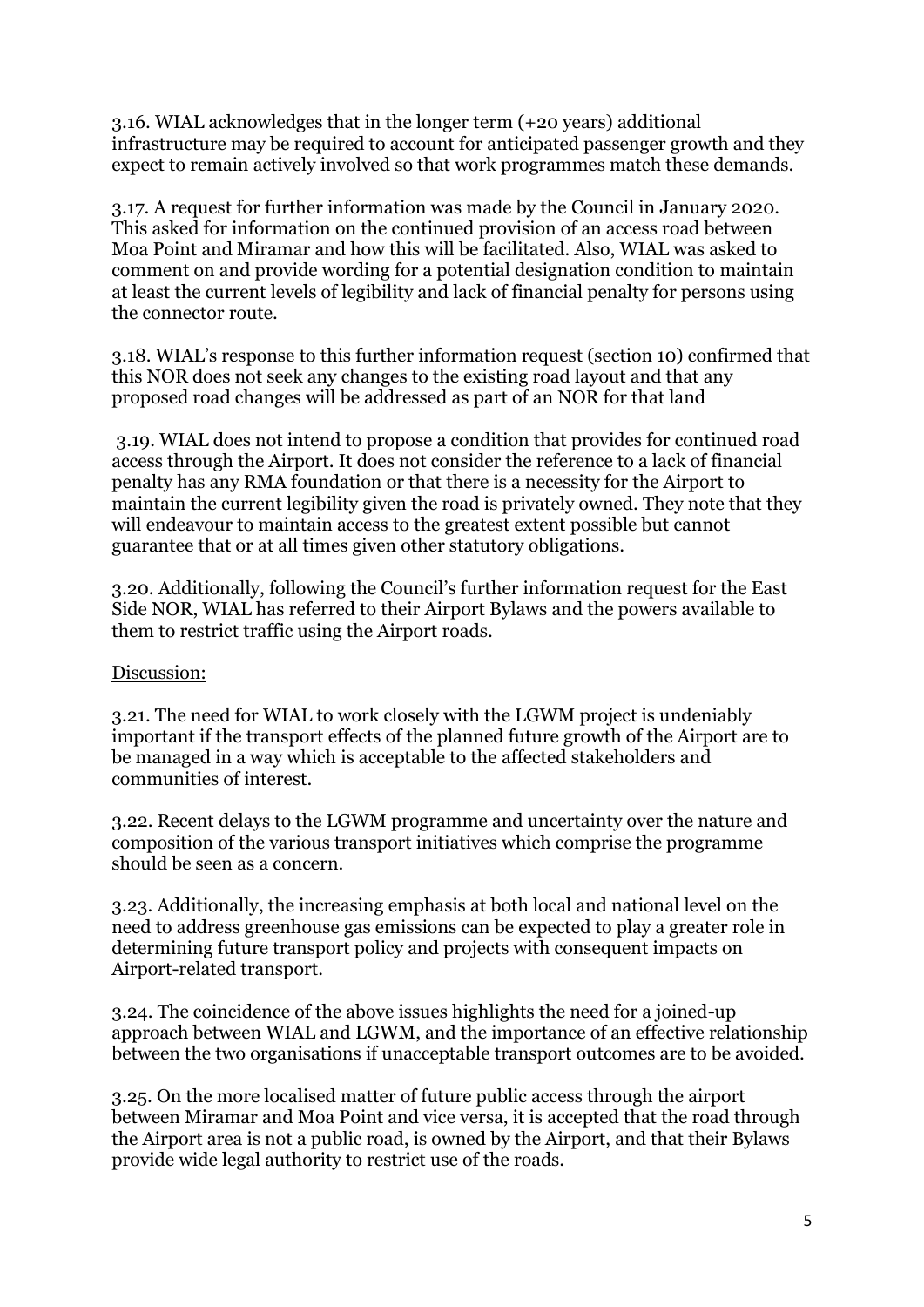3.26. However, despite the assurances provided by WIAL, public concern over the potential for future reductions in public access can be expected to continue, and it can be argued that changes in recent years, as major physical alterations have been made to the Airport, have seen the "legibility" of the Airport roads to accommodate local public through traffic reduced. This includes the need for local traffic to pass through the control barriers and take a ticket with a time allowance for these vehicles to pass through the Airport precinct.

3.27. It is also perhaps worth noting that prior to the majority shareholding of the Airport passing into private hands in 1998 when the Crown sold its shareholding, the Airport was managed by the City Council and the long standing public access through the site was assumed.

3.28. I recommend that WIAL be requested to work with the Council to explore how a greater level of future security of public access and the nature of such access might be achieved. This could be via a condition along the following lines:

*That WIAL agrees to work constructively with the Wellington City Council to explore the potential for a greater level of future security of public access and the nature of such access, so as to achieve an acceptable balance between the Airport's commercial requirements and the needs of the local community.*

## **4. East Side NOR:**

4.1. Section 5.5. of the NOR deals with Vehicular Traffic and Transportation Effects.

4.2. This NOR - for the East Side Area Site – was released 25 February 2020 and relates to land located to the east of the Airport. It comprises both existing Airport land and Miramar Golf Club land which is being acquired by WIAL. The NOR includes a range of activities proposed to be enabled, subject where appropriate to certain conditions. As for the Main Airport Site NOR, these activities include physical infrastructure and operational activities.

4.3. The description in Section 5.5 of the East Side NOR is identical to Section 5.4.2. for the Main Site NOR, the only difference being a reference to the relocation of a length of Steward Duff Drive eastwards within the designation boundary. This is to ensure efficient traffic circulation on the Airport site as well as between Moa Point Road and State Highway 1. The NOR states that the relocation of Stewart Duff Drive may occur in stages. While the detailed design and formation will be addressed via a later outline plan, WIAL confirms it will be consistent with the Council's roading standards, subject to amendments required to reflect the proximity to operational areas and any Civil Aviation requirements such as lighting or security.

4.4. A request for further information was made by the Council in July 2020. This noted (Section 16) the clear expectation from the local community, and from the Council, that there will continue to be public through-access for vehicles and pedestrians between the north and south sides of the Airport. Also, the Council's expectation is that the access is at least as legible and convenient as is currently available. WIAL was asked to advise how the Council and community desire for this level of through-access can be preserved as an ongoing and long-term outcome.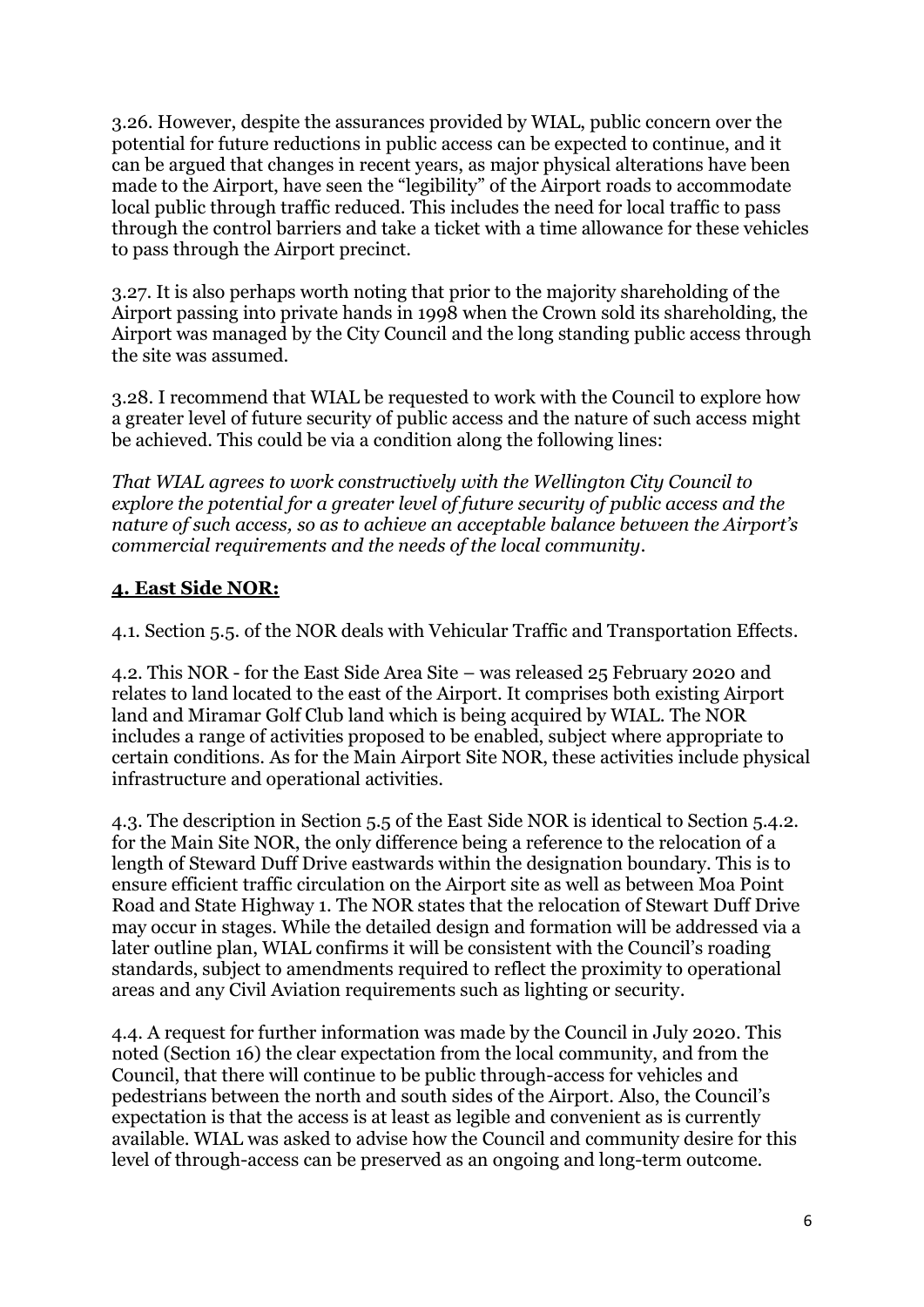4.5. In response WIAL referred to their response to the earlier Council request for further information in January 2020 relating to the Main Site NOR. On this occasion they noted also their Airport Bylaws which provide wide legal authority to restrict use of the roads. They confirmed WIAL does not currently have any intention to prevent public access to Stewart Duff Drive, however if other imperatives such as airport or public health and safety ever outweigh the benefits of its retention or accessibility, then WIAL needs to retain an ability to review and address this under its existing legal obligations.

4.6. The request for further information (Section 17) also noted that, given the through-access road will be available for public use, the Council would expect the alignment and other aspects to be generally consistent with WCC roading standards. Matters of interest to Council include providing for a high standard of pedestrian and cycle access along or near the perimeter road, and the management of vehicle driveways through design or speed limits. WIAL was asked to advise whether WIAL is willing to provide relevant plans for certification by WCC, as a condition of the designation.

4.7. In response, WIAL noted that the detailed design is yet to occur and that it is intended the design and construction will be part of a subsequent outline plan.

4.8. Lastly, the request for further information (Section 18) notes in the AEE an expectation that the Let's Get Wellington Moving project will be the mechanism through which constraints in the transportation network between the city and airport will be addressed and that the Council would prefer to see designation conditions making a clear commitment to providing for public transport trips to and from the airport a higher priority than private vehicle  $\overline{\ell}$  taxi trips. WIAL was asked to advise ways in which the NOR can positively provide for high standard mass transit facilities and promote public transport in preference to private travel modes.

4.9. In response WIAL commented that the East Side Area does not provide for mass transit and has a focus on facilities for the Airport. It has however been factored into WIAL's wider master planning, and such facilities would need to be incorporated in and around the main terminal which is not the subject of this NOR. WIAL note they will continue to be an active stakeholder in the LGWM project and will work together to develop positive strategies to enhance public transportation usage as this and the implementation of WIAL's master plan progresses.

4.10. In addition to the matters covered in Section 5.5 of the NOR, Section 5.9 deals with Construction and Earthworks Effects. This is relevant to the haulage of surplus material from earthworks on the East Side site to external disposal sites. This disposal of surplus material and also the transport activity involved in bringing construction material to the Airport will need to be covered appropriately in a future outline plan and WIAL have proposed a set of conditions which I consider adequately provide for the construction and earthworks effects to be addressed at the time the outline plan is developed.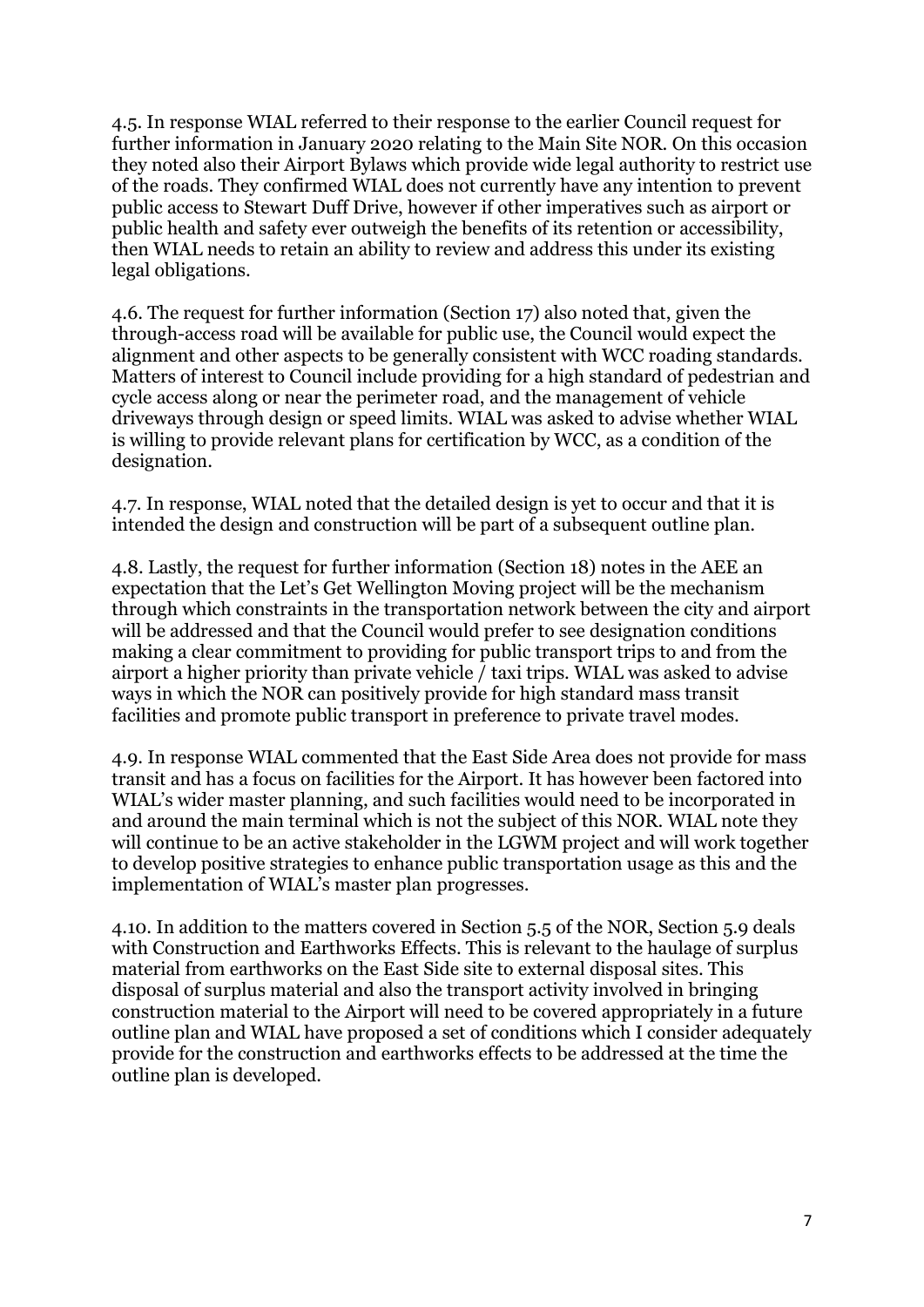### Discussion:

4.11. The information provided in Section 5 of the East Side NOR is substantially the same as that for the Main Site NOR (Section 5.4.2) the only difference being a reference to the relocation of a length of Steward Duff Drive eastwards within the designation boundary. The information provided is clear and comprehensive.

4.12. Three specific matters were raised in the request for further information in July 2020 as follows:

-Public access through the Airport -Design of the East Side Area -Public Transport prioritisation for Airport travel

These are discussed below:

4.13. Public access through the Airport – I have discussed this earlier in relation to the Main Site NOR with a suggested condition. (see my paragraphs 3.25 to 3.28)

4.14. Design of East Side Area – I suggest the WIAL response is acceptable i.e. that the details of the future roading layout etc will be subject to a future outline plan process. WIAL has provided an assurance that any future design will be consistent with the Council's roading standards subject to amendments required to reflect the proximity to operational areas and any Civil Aviation requirements such as lighting or security. Matters of interest to Council in the outline plan will include providing for a high standard of pedestrian and cycle access along or near the perimeter road, and the management of vehicle driveways through design or speed limits.

4.15. Public Transport prioritisation for Airport travel – This is really a subset of the wider issue of how the traffic impacts of increasing Airport activity can be accommodated within the wider Let's Get Wellington Moving project. I have discussed this earlier in relation to the Main Site NOR (see my paragraphs 3.21 to 3.24)

4.16. In addition to the matters covered in Section 5.5 of the NOR, Section 5.9 deals with Construction and Earthworks Effects. (see my paragraph 4.10 above). WIAL have proposed a set of conditions which I consider adequately provide for the construction and earthworks effects to be addressed at the time the outline plan is developed

### **5. Submissions:**

5.1. A total of 289 submissions were received and accepted. These included 11 which made reference to traffic/transport issues with a generic submission from Generation Zero comprising most of the others.

5.2. With regard to the Generation Zero submissions these raised the following transport-related issues.

1. They oppose the East Side NOR as not required for future air travel due to COVID-19.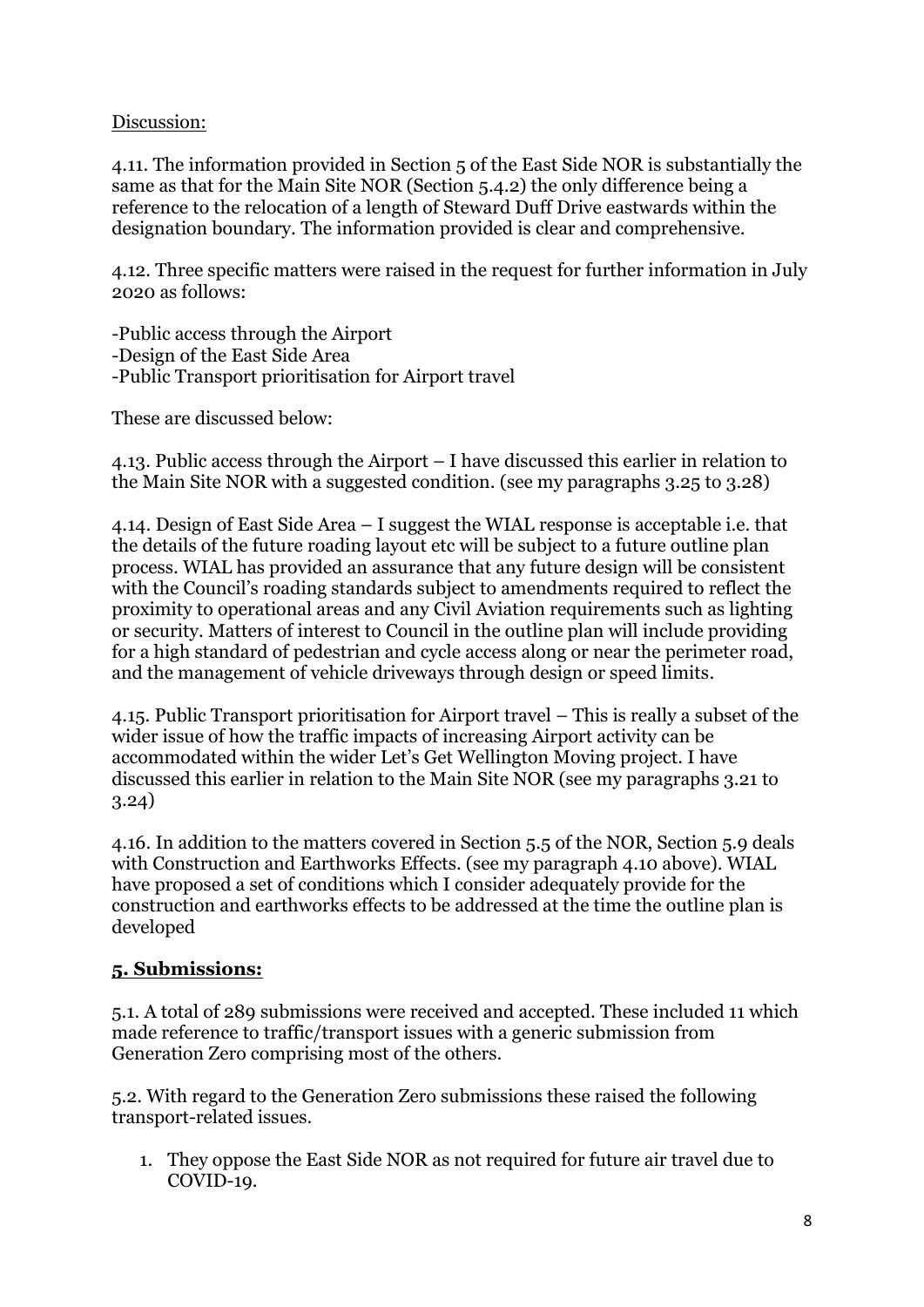- 2. They oppose the Airport expansion as NZ needs to reduce its carbon emissions including air travel.
- 3. They are concerned the Airport expansion will lead to an increase in traffic putting significant pressure on Wellington's transport system.
- 5.3. The other submissions raising traffic/transport issues are as follows:
	- 56 Chris Watson
	- 93 Lynn Cadenhead (WCC Environmental Reference Group)
	- 101 Forest and Bird Youth
	- 107 GOTB
	- 108 Wellington Regional Council
	- 113 Helen Salisbury
	- 127 James Barber
	- 136 Jefferey Weir
	- 207 Naomi Stephen-Smith
	- 213 Waka Kotahi<sup>1</sup>
	- 253 Sarah Free (WCC Councillor)
	- 280 Tim Jones
- 5.4. Common themes coming through from these submissions are as follows:
	- 1. Traffic growth and its adverse effects
	- 2. The need for WIAL to work closely with LGWM and for a clear linkage to ensure WIAL traffic growth can be accommodated to an acceptable level on the City's road network
	- 3. The need for greater emphasis on public transport. In this regard Wellington Regional Council in their submission (108) have requested a number of specific conditions relating to this issue.
	- 4. The need for continued public access through the Airport

5.5. I consider that all the submissions raise valid concerns. They are similar to issues raised by the Council through its further information requests. I have addressed them in my discussion notes and through suggested conditions and advice notes .

### **6. Conclusion:**

6.1. The two NORs covering the Main Site and the East Side Area provide clear and comprehensive information. WIAL has also provided full responses to the Council's requests for further information.

6.2. Issues for further consideration are:

- 1. Public access through the Airport
- 2. Design of the East Side Area
- 3. Public Transport prioritisation for Airport travel and how the traffic impacts of increasing Airport activity can be accommodated within the wider Let's Get Wellington Moving project
- 4. Airport related parking outside the Airport area

 $1$  Waka Kotahi and WIAL have resolved the issues raised in the Waka Kotahi submission, but the organisation has confirmed it wishes to remain an interested party in the NOR process.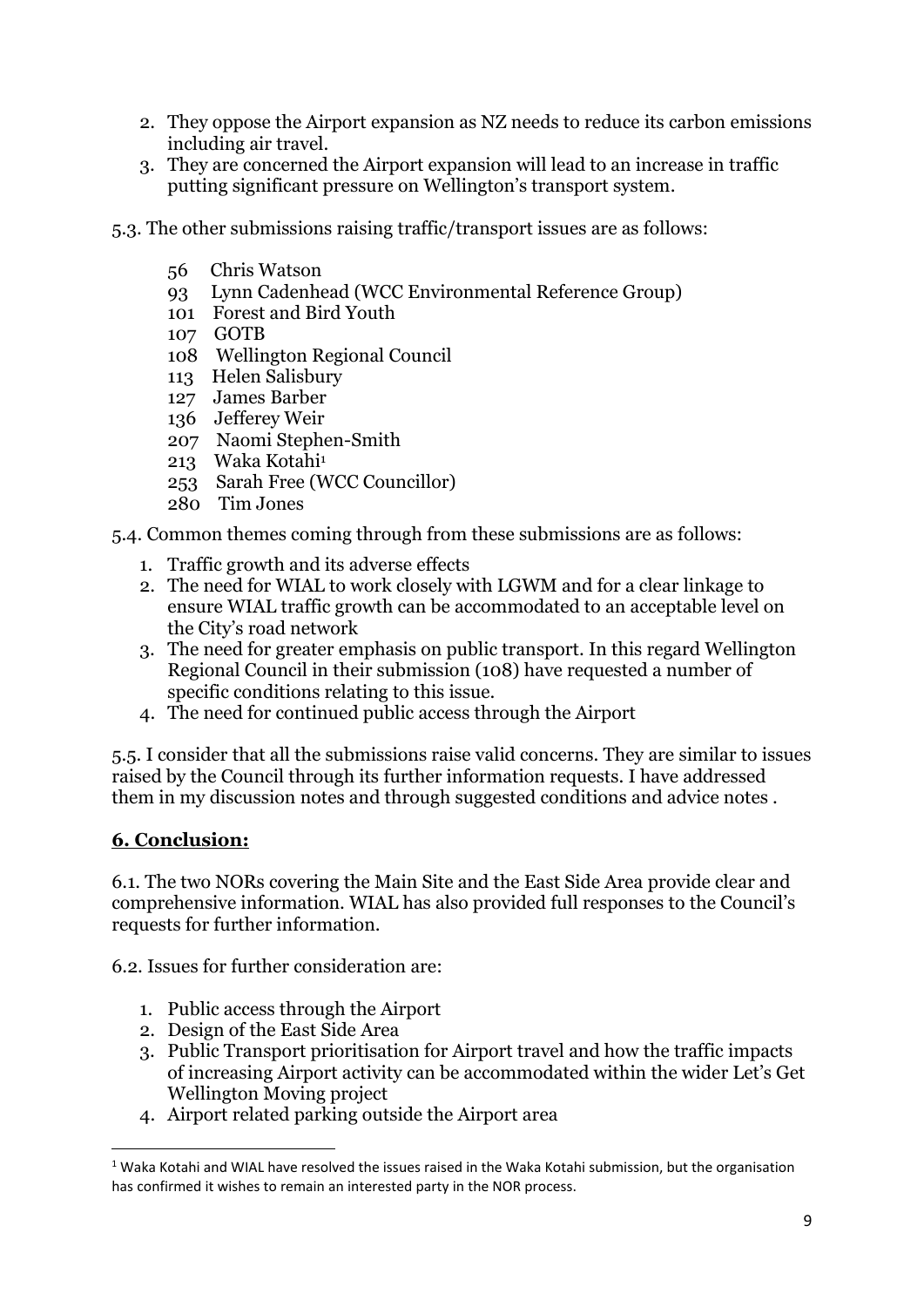5. Construction and Earthworks Effects

6.3. I have addressed these in my discussion notes and through suggested conditions and advice notes

# **7. Suggested conditions:**

7.1. WIAL has put forward a proposed list of conditions. These include under reference 1. sub reference G, conditions for *Restricted Site Access for Vehicles* and *Site Access for Vehicles.*

7.2. Also, a condition reference 18 relating to Car Parking.

7.3. I recommend both the above conditions are accepted.

7.4. WIAL has also proposed a separate condition relating to an Earthworks and Construction Management Plan (see my paragraphs 4.10 and 4.16)

7.5. I recommend that this condition is accepted

7.6. I propose two additional conditions. The first proposed condition relates to public access through the Airport. This is discussed in my report (see my paragraphs 3.25 to 3.28).

7.7. Public Access Through the Airport

*That WIAL agrees to work constructively with the Wellington City Council to explore the potential for a greater level of future security of public access and the nature of such access, so as to achieve an acceptable balance between the Airport's commercial requirements and the needs of the local community.*

7.8. The second condition relates to Airport-related parking outside the Airport area. This is discussed in my report (see my paragraphs 3.8 to 3.13).

7.9. Car Parking

*That WIAL agrees to work constructively with the Wellington City Council to develop a joint approach to managing the effects of external Airport-related parking and to seek an acceptable balance between the Airport's commercial requirements and the needs of the local community.*

# **8. Suggested Advice Notes:**

8.1. There are two matters which I suggest could be the subject of advice notes. These relate to:

- 1. Design of the East Side Area (see my paragraph 4.13).
- 2. Public Transport prioritisation for Airport travel and how the traffic impacts of increasing Airport activity can be accommodated within the wider Let's Get Wellington Moving project (see my paragraphs 3.21 to 3.24).

8.2. Advice Note 1.